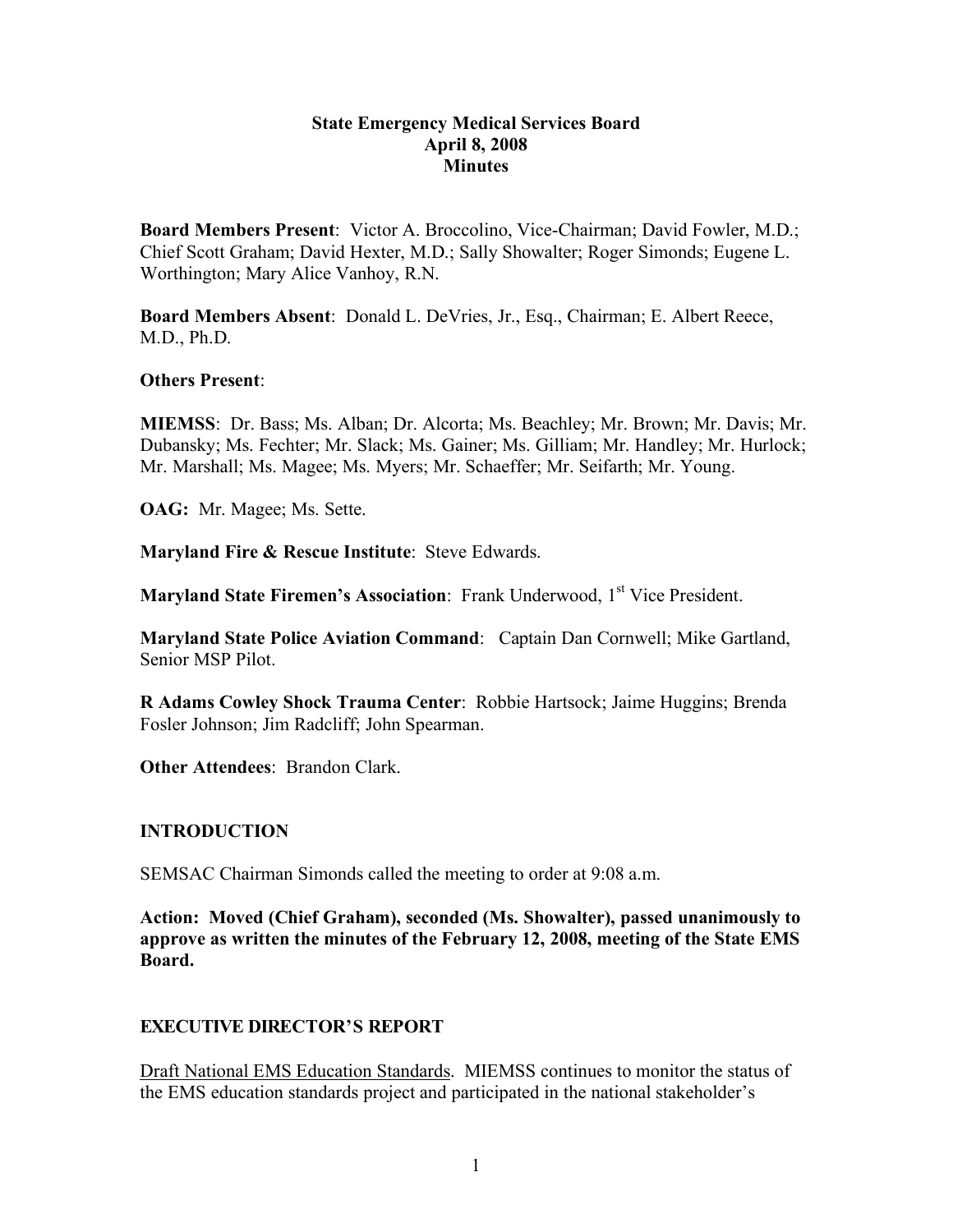meeting held in February. The latest draft (version 3.0) is available for public comments; the next draft is scheduled to be published by August 2008. The final standards are targeted to be completed in January 2009, after which it will take approximately one to two years to develop the textbook materials based on these new standards.

EMS Week. EMS Week will take place May  $18<sup>th</sup>$  through May  $24<sup>th</sup>$ . The theme for the week is "EMS: Your Life is Our Mission." MIEMSS continues planning for the annual Stars of Life program which recognizes Maryland's outstanding responders, programs, and citizens and the Right Care When it Counts program for children which recognizes children who have made a difference in the care of others. The awards will be given during EMS Week.

Bystander Care. Eleven (11) new Bystander Care Program Instructors completed their training at the Miltenberger Conference in February. Newly revised instructional materials have been distributed to instructors. The next instructor's class is scheduled for May 3. The *Roadway Incident Safety for First Responder* seminars were held in Regions III, IV, and V, with excellent attendance. Regions I and II are scheduled for their programs on May 10 and 17 respectively. These programs are funded by the Bystander Care Program grant from the Maryland Highway Safety Office.

CHATS. Dr. Bass reported that MIEMSS continues to work toward updating CHATS and FRED. He said that MIEMSS has purchased "HC Standard" to support both of these functions. He said that he anticipated that replacement of the current CHATS with the updated version would occur within several weeks.

Acute Cardiac Interventional Centers (STEMI). Dr. Bass reported that MIEMSS was continuing to develop draft regulations for the designation of STEMI centers. These hospitals will receive ambulance-transported patients with acute ST-elevation myocardial infarction who needed rapid primary percutaneous coronary intervention.

## **SEMSAC REPORT**

No report.

## **SHOCK TRAUMA CENTER REPORT**

Mr. Spearman distributed the written Shock Trauma Report to Board members. He noted that patient admissions for March were at the same level as March 2007. Bed occupancy for the month was higher (95.4) than the previous year, with OR cases slightly lower. He said that there had been one capacity alert during the month because beds were full. He also summarized STC's educational programs for the third quarter FY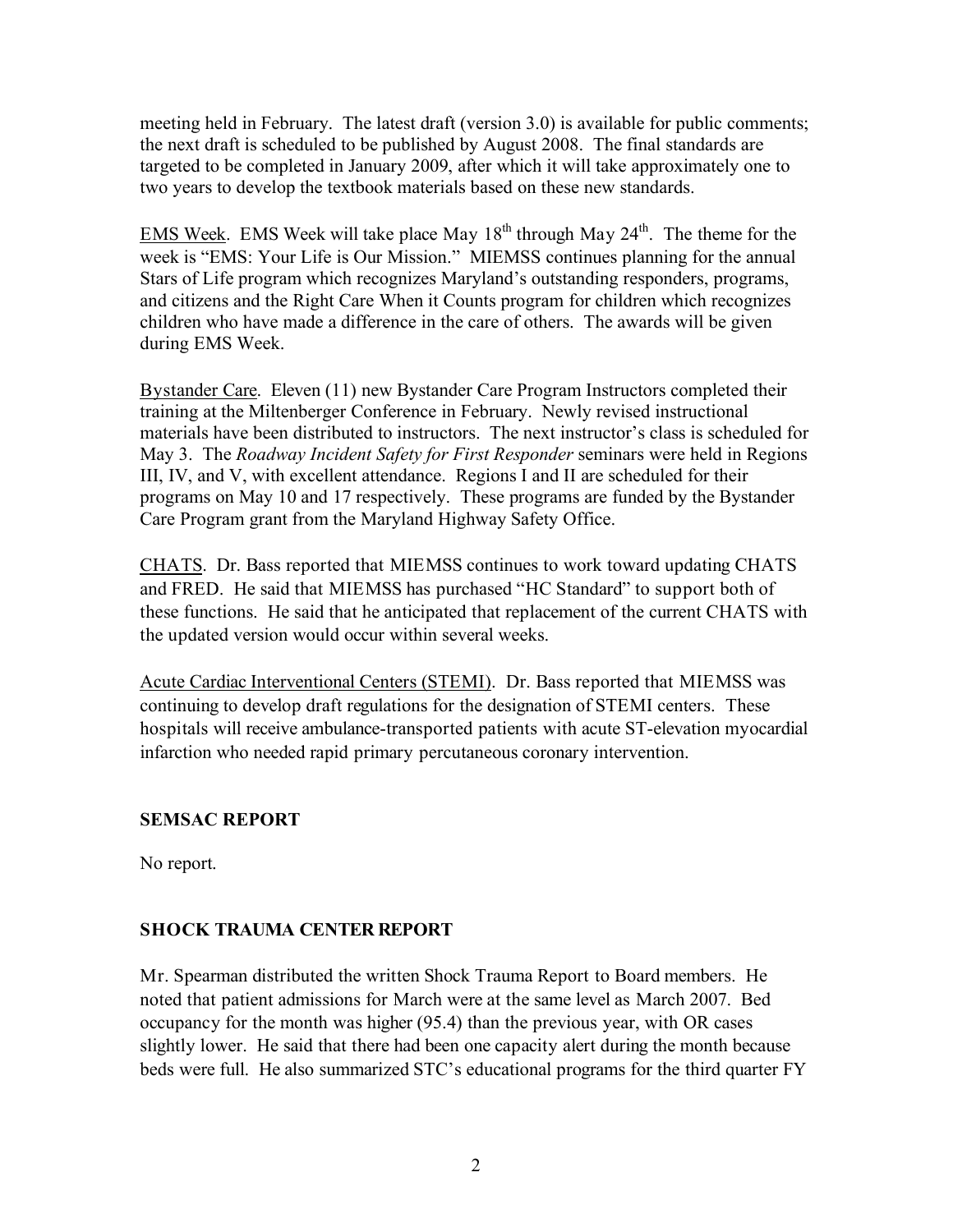2008. He reminded the Board that the Shock Trauma Gala is scheduled for April  $26<sup>th</sup>$  at the Baltimore Convention Center.

## **LEGISLATIVE REPORT**

Ms. Gainer distributed a written Legislative Report on the 2008 Session of the General Assembly to the Board. She presented the report which summarized the Legislature's final actions on agency budgets, various issues and bills of interest. Among the bills that passed were the following: creation of an ATV Safety Task Force to develop a consensus approach for changes in Maryland ATV laws; repeal of the statutory \$100 cap for EMS transports under Medicaid; improvements to MIEMSS' Public Access AED Program; changes to immunity from liability for AED use; and expanded eligibility for reimbursement from the Maryland Trauma Physician Services Fund, as well as establishment of a permanent equipment grant program for Level II and III trauma centers. Ms. Gainer thanked the Board, MIEMSS staff, the Maryland State Firemen's Association, the Shock Trauma Center and others for all their efforts and hard work during the legislative session.

## **OLD BUSINESS**

Trauma Triage and Transport. Dr. Bass briefed the Board on national trends in trauma triage and recent updates to the Maryland Trauma Triage criteria that are reflected in Maryland's trauma decision algorithm. He said that Maryland closely tracks the national experience in terms of the approach to trauma triage and the use of trauma centers for patients with serious injuries or significant mechanisms of injury. He said that in 2007, Maryland's trauma triage protocol was revised to include criteria for the use of helicopters. He said the criteria indicated that, in general, the use of a helicopter transport does not result in quicker transport times if the receiving facility is within a 30-minute drive-time by ground ambulance. He said that MIEMSS has been working with the Jurisdictional Advisory Committee and EMS providers to improve the effective use of helicopters for scene transports. He said that MIEMSS was able to identify the 30 minute drive-time transport area for each trauma center. He said that MIEMSS had started working with jurisdictions to follow-up on scene patients within that 30-minute drive-time who had been transported by helicopter to determine the reason for the use of a helicopter, instead of an ambulance for transport. He noted that helicopter scene transports have declined by 10% since FY04 and the trend appears to be continuing. Dr. Bass said he would continue to provide periodic updates to the Board on this initiative.

Freestanding Emergency Medical Facilities. Ms. Sette reported that the proposed changes to COMAR 30.08.15 regarding Freestanding Emergency Medical Facilities had been published in the *Maryland Register* on February 8, 2008, and that no comments had been received.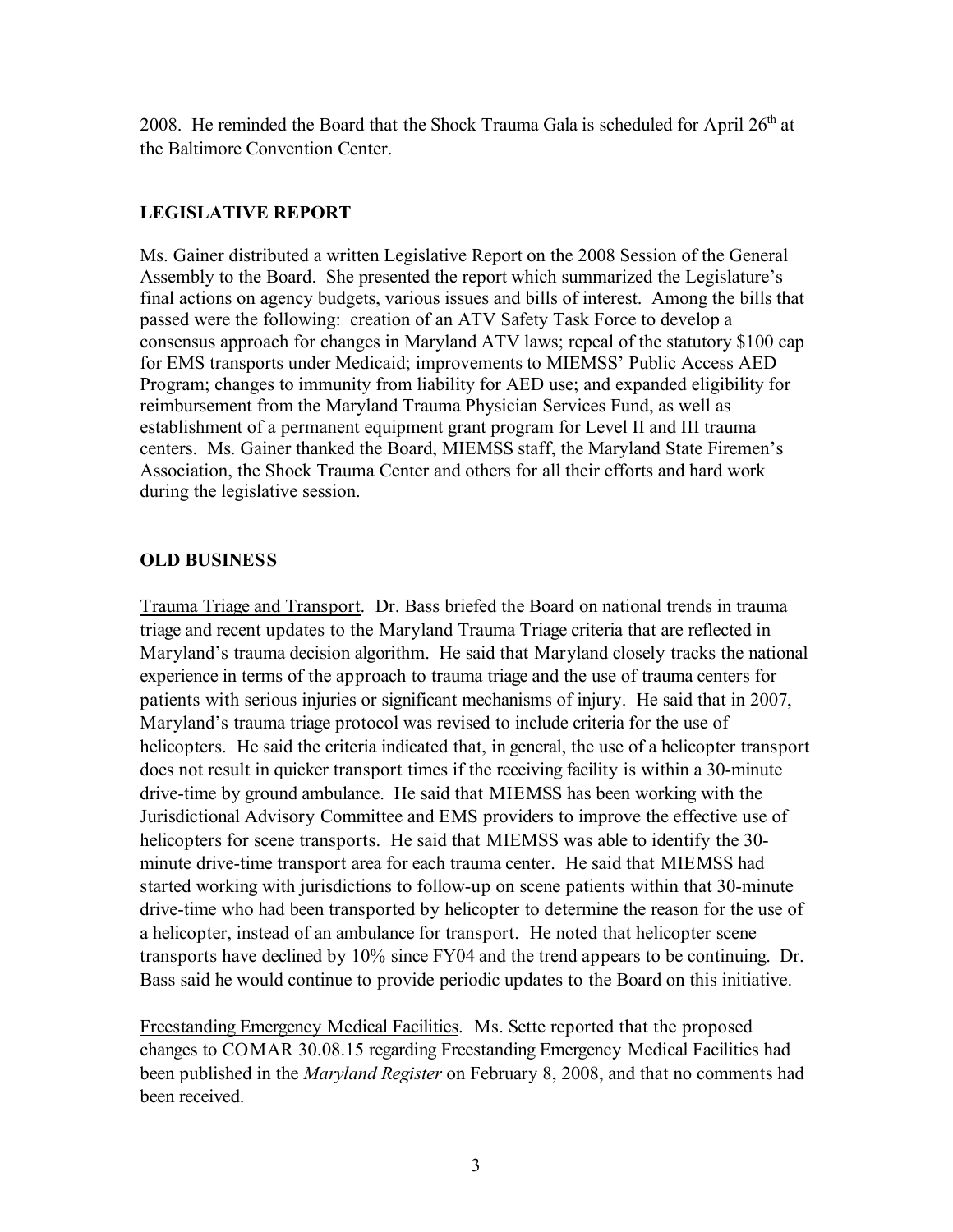#### **Action: Moved (Dr. Hexter), seconded (Ms. Showalter), passed unanimously to approve the proposed changes to COMAR 30.08.15 as final regulations.**

Documents Incorporated by Reference. Mr. Magee reported that the proposed changes to COMAR 30.01.02 to incorporate by reference the current Maryland Medical Protocols for EMS Providers and Maryland Trauma Registry Data Dictionary had been published in the *Maryland Register* on February 1, 2008, and that no comments had been received.

### **Action: Moved (Dr. Hexter), seconded (Mr. Broccolino), passed unanimously to approve the proposed changes to COMAR 30.01.02 as final regulations.**

## **NEW BUSINESS**

Distributive Learning. Mr. Edwards reported that the Legislature had approved \$650,000 in the FY2009 Capital Budget for the design, renovation and construction of improvements to its North East Regional Training Center located at the Aberdeen Proving Grounds. He then discussed MFRI's efforts to establish a distributive learning course for the EMT Refresher. He said that MFRI was working to respond to requests from both the volunteer and career communities to move educational programs into the distance learning arena. In response, MFRI has arranged for an on-line 12-hour portion (of 24 hours total) of the EMT Refresher Course. He said that he anticipated significant interest in the online refresher course since about 6,000 EMTs each year require refresher training. He said that, as planned, approximately 1,000 EMTs would participate in the online course during a six-month period from July – December, and that this initial course would be evaluated to determine how well the online approach worked. He noted that the online training had been custom-designed for Maryland.

## **ADJOURN TO EXECUTIVE SESSION**

#### **Action: Moved (Mr. Broccolino), seconded (Ms. Van Hoy), passed unanimously to adjourn to Executive Session and then to reconvene in Open Session.**

The purpose of the closed session was to carry out administrative functions under State Government Article §10-502(b), to hear exceptions filed in a disciplinary matter, consult with counsel to obtain legal advice on pending disciplinary actions under State Government Article §10-508(7), to consult with staff and counsel on pending litigation under State Government Article §10-508(8), to maintain certain records and information in confidence as required by Health Occupations Article §14-506 (b) and COMAR 30.08.02.05(B)(9) under State Government Article §10-508 (13) and to discuss matters under executive privilege.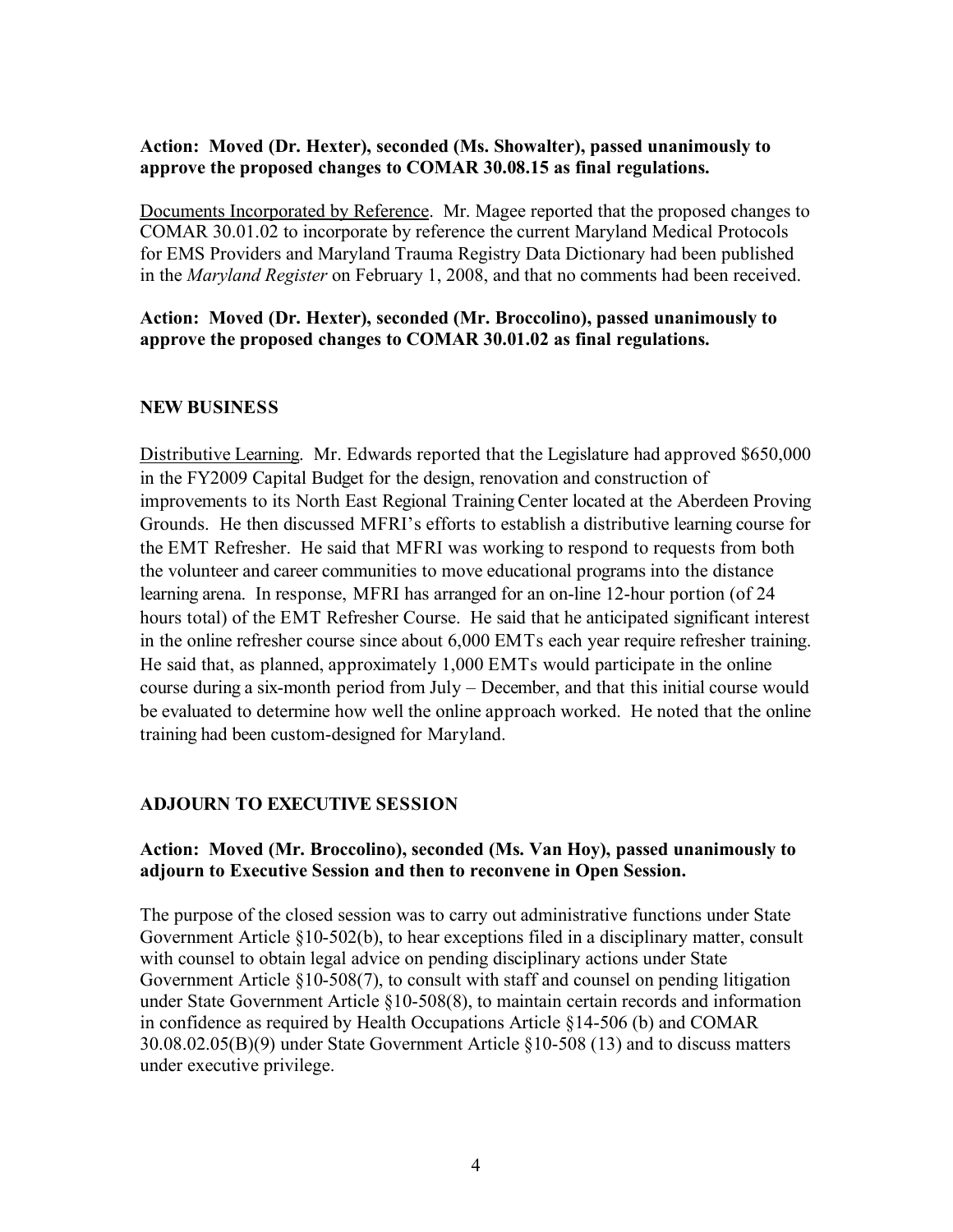The closed session was attended by the following:

Board Members Present: Victor A. Broccolino, Vice-Chairman; David Fowler, M.D.; Chief Scott Graham; David Hexter, M.D.; Sally Showalter; Roger Simonds; Eugene L. Worthington; Mary Alice Vanhoy, R.N.

Others present**:** Dr. Alcorta, Ms. Beachley; Mr. Dubansky; Ms. Gainer, Ms. Sette, Mr. Magee; Mr. Schaefer; and Mr. Brandon Clark.

Disciplinary cases, matters covered by executive privilege, and confidential medical reviews of applicants for primary stroke center designation were discussed, as were applicants for approval as EMS educational programs.

## **RECONVENE IN OPEN SESSION**

Educational Programs. Mr. Seifarth presented the CCBC – Essex Program and the UMBC Program each for five-year approval as an ALS Educational Program and the Prince George's Fire Department for provisional one-year approval as an ALS Educational program.

**Action: Moved (Mr. Broccolino), seconded (Ms. Van Hoy), passed unanimously to approve the CCBC – Essex Program and the UMBC Program each for five-year approval as an ALS Educational Program and the Prince George's Fire Department for provisional one-year approval as an ALS Educational program**.

Primary Stroke Center Approval. Mr. Young presented the Howard County General Hospital for five-year approval as a Primary Stroke Center.

**Action: Moved (Ms. Van Hoy), seconded (Dr. Fowler), passed to approve the fiveyear designation of the Howard County General Hospital as a Primary Stroke Center. Mr. Broccolino abstained.**

Mr. Young presented the Calvert Memorial Hospital for five-year approval as a Primary Stroke Center.

**Action: Moved (Dr. Hexter), seconded (Mr. Broccolino), passed to approve the fiveyear designation of the Calvert Memorial Hospital as a Primary Stroke Center. Ms. Showalter abstained.**

Mr. Young presented the Civista Hospital for provisional one-year approval as a Primary Stroke Center.

**Action: Moved (Dr. Hexter), seconded (Ms. Van Hoy), passed to approve the provisional one-year designation of the Civista Hospital as a Primary Stroke Center.**